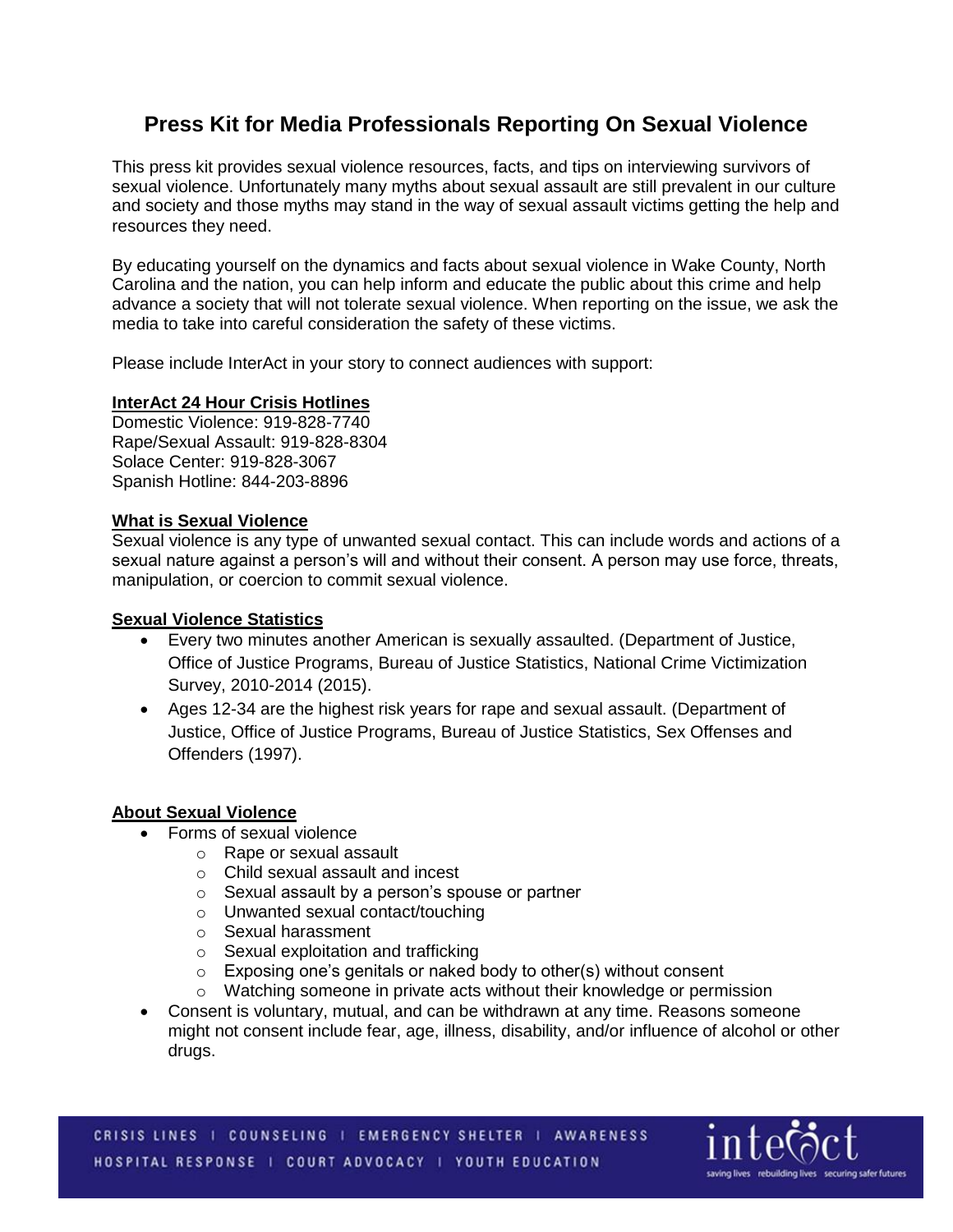Anyone can experience sexual violence, including children, teens, adults, and elders. Those who sexually abuse can be acquaintances, family members, trusted individuals, or strangers.

## **Covering Sexual Violence**

## Tips on Interview Questions

When covering sexual assault issues, please consider the following:

- Rape is often envisioned as a "dark alley" crime committed by a lurking stranger. This image is in- consistent with the majority of sexual violence that occurs. Portraying perpetrators as "normal," everyday people, and people who are often known to the victim provides a more accurate depiction of sexual assault.
- Identifying the victim of a sexual assault in media coverage is unconscionable and contributes to the humiliation and victimization the victim has already experienced. Survivors of sexual assault may agree to be interviewed to help raise public awareness. However, never identify a victim without his or her explicit permission.
- In addition to physical trauma, individuals who have been victims of rape, incest, or sexual assault may feel guilty or responsible for the abuse, question their own judgment, and/or feel betrayed. When questioning victims, avoid questions that imply fault on the part of the victim.

For example, avoid questions about:

- What the victim was wearing at the time of the assault. Rape is driven by a desire for power and control and sometimes by a desire to humiliate. It is not a crime of lust. Asking what the victim was wearing is victim-blaming.
- Whether the victim was drinking alcohol or taking drugs at the time of the assault, unless it is directly at issue in the case. Rape/sexual assault is a crime. Period. A victim whose house was burgled wouldn't be quizzed as to whether he or she was intoxicated prior to the crime. Remember that victims are never to blame for the sexual assault.
- Sexual violence between married spouses is a crime and can be one of the means by which a domestic violence perpetrator dominates and humiliates his or her victim.
- A finding of "not guilty" in a rape case does not mean that a crime was not committed and that the accused is "innocent." It means simply that a jury was not presented with enough evidence to overcome reasonable doubt.
- Refrain from referring to an alleged rape in ways that imply the contact was consensual. In a rape, the parties did not "have sex." An adult does not "have sex" with a child—it is rape. Words are powerful.
- Be very careful when interviewing family, friends, and neighbors of either the victim or the accused that their statements don't blame the victim or attempt to exonerate the accused. For example, statements by witnesses that the perpetrator "is such a nice guy" or "would never do something like that" do not add to the facts of the story, and only further traumatize the victim.

CRISIS LINES | COUNSELING | EMERGENCY SHELTER | AWARENESS HOSPITAL RESPONSE | COURT ADVOCACY | YOUTH EDUCATION